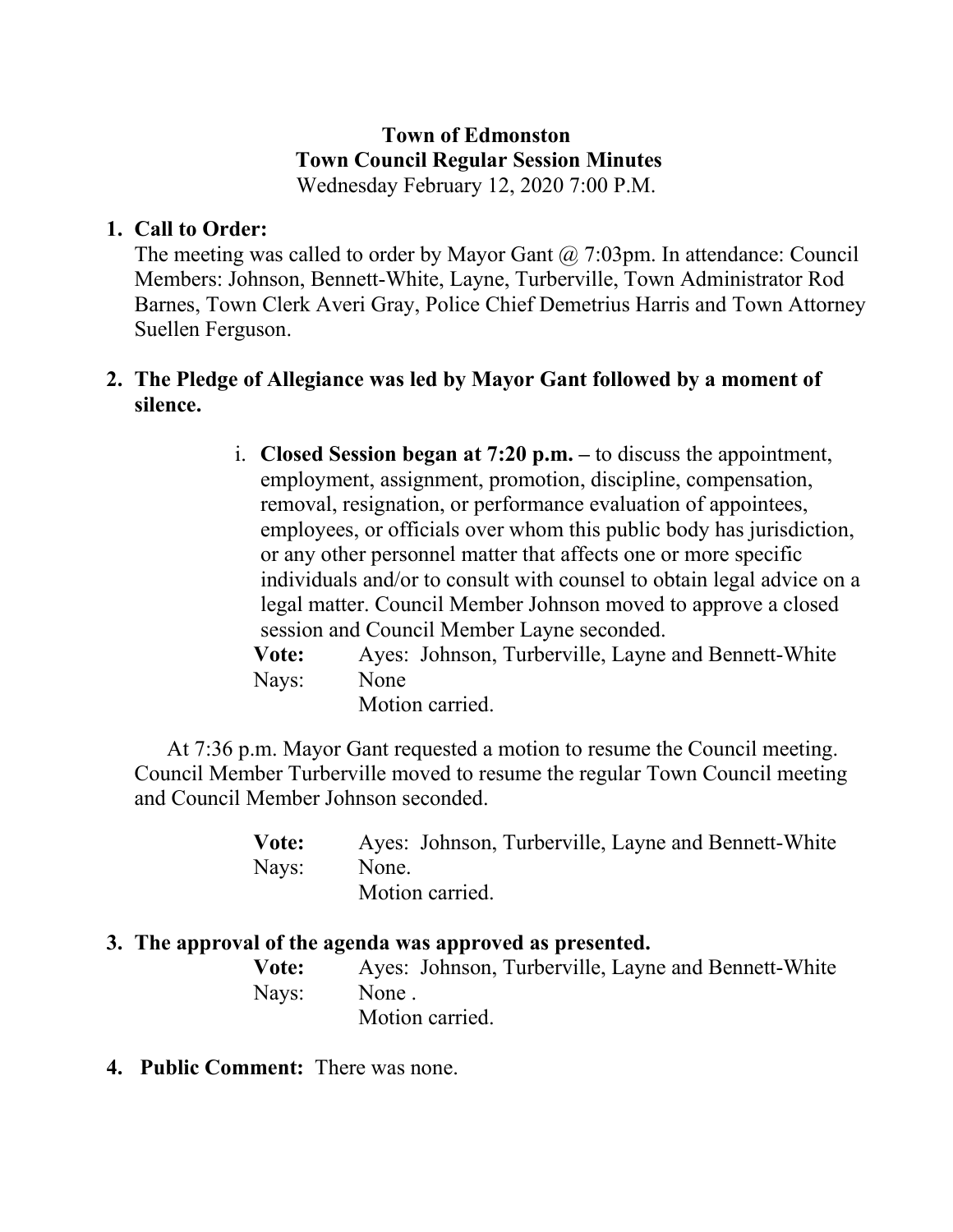## **5. Old Business:**

i. The final consideration of ordinance 2020-OR-01 amending Chapter 34 (elections) of the Edmonston Town Code. Mayor Gant indicated that these changes had been made but not voted on previously. The ordinance removed outdated language from Code and updating how voter registration is done by the County, absentee voting, and the supporting role of the Town Clerk to the Board of Election team.

Council Member Bennett-White queried about the language section 6 Attorney Ferguson indicated language is being removed because anyone who is registered to vote through the County and lives in Edmonston can vote. Also being removed is language about supplemental lists or terms that once was handled by the Town and is being done through the County.

Council Member Turberville moved for final approval of ordinance 2020-OR-01 and Council Member Bennett-White seconded. **Vote:** Ayes: Johnson, Bennett-White, Layne and Turberville. Nays: None. Motion carried.

## **6. New Business**

i. The approval of the minutes for the Work Session and Regular Council Meeting minutes of January 15, 2020 were presented.

Council Member Bennett-White

moved to approve the Work Session and Regular Council Meeting Minutes and Council Member Layne/Johnson seconded.

**Vote:** Ayes: Johnson, Bennett-White, Layne and Turberville. Nays: None. Motion carried.

ii. The consideration of a request by Community Forklift to waive business personal property tax for FY-12/13 and FY 13/14 in the amount of \$12,195.82. (Nancy Meyer and Mariam d'Eustachio)

Community Forklift has been in the Town of Edmonston about 17 years and has established numerous programs to help serve and benefit the community. The valuation reported as property inventory for FY 12/13 and FY 13/14 were incorrect. Attempts to amend tax filings for this period were denied and the statute of limitation has since passed. Forklift is appealing to the Town for a waiver.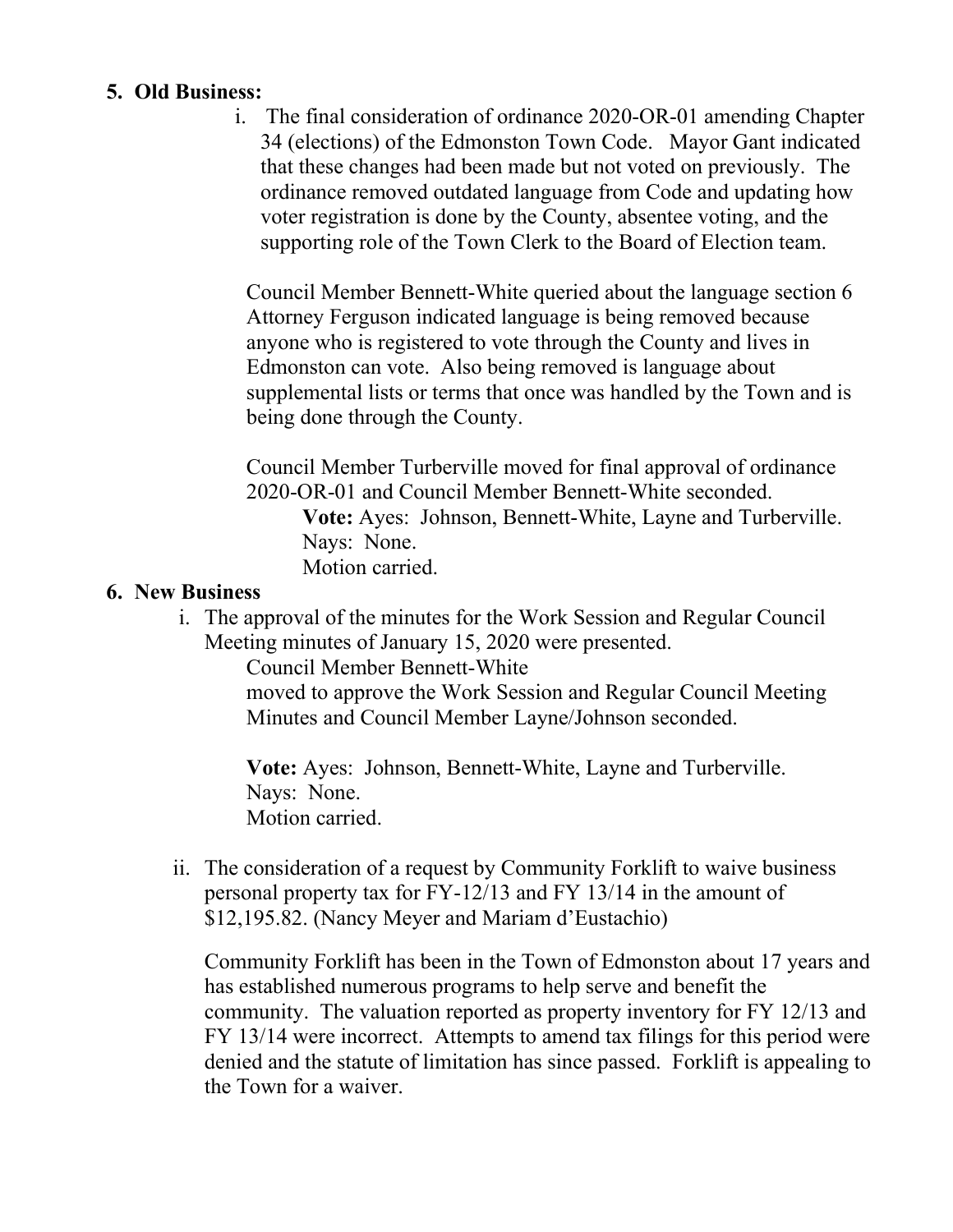Town Council and Attorney Ferguson questioned if mistakes occurred with Forklift's previous accounting firm and how would their current firm have handled the filings in question; and what was the reason given to the business' legal representative by the State for denying the amendments. The current accounting firm representing Forklift indicated since their involvement in FY 15/16 the business has correctly identified as a 501c nonprofit and as such the values range is considerably lower. There has been no answer from the state after numerous appeals and re-filings.

Bennett-White queried what the property tax has been and Council Turberville asked the disadvantage to granting the request get it off our books.

Mr. Barnes provided the amount based on the state amended valuation for subsequent returns. Forklift pays between \$200-\$300 each year.

Mayor Gant wanted to ensure all avenues have been sought going through delegates and legislators and to the Comptroller before rendering a final decision. It is apparent Forklift has exhausted all options. A request was made to the Council to amend the amount due and ask to pay the average of what was paid on the years that were filed correctly. Mayor Gant thanked Community Forklift for the benefit and support provided to the Edmonston community.

A motion to waive the \$12,195.92 and to pay instead an average yearly amount of \$252.00 for a total of \$504 was made by Council Member Layne and seconded by Council Member Bennett-White.

> **Vote:** Ayes: Johnson, Bennett-White, Layne, and Turberville. Nays: None. Motion carried.

## **7.** The introduction of the candidate for the position of Police Department Administrative Manager

Chief Harris introduced Khristanna Nelson as the selected candidate for the Police Department Administrative Manager position. She was recently employed by the John Hall Law Group and comes with many years of administrative experience. It was noted she was chosen out of nine other candidates. Upon consent by Council a conditional offer will be made and the pre-requisite background check, drug screening and fingerprinting will occur. The proposed start date is March 2.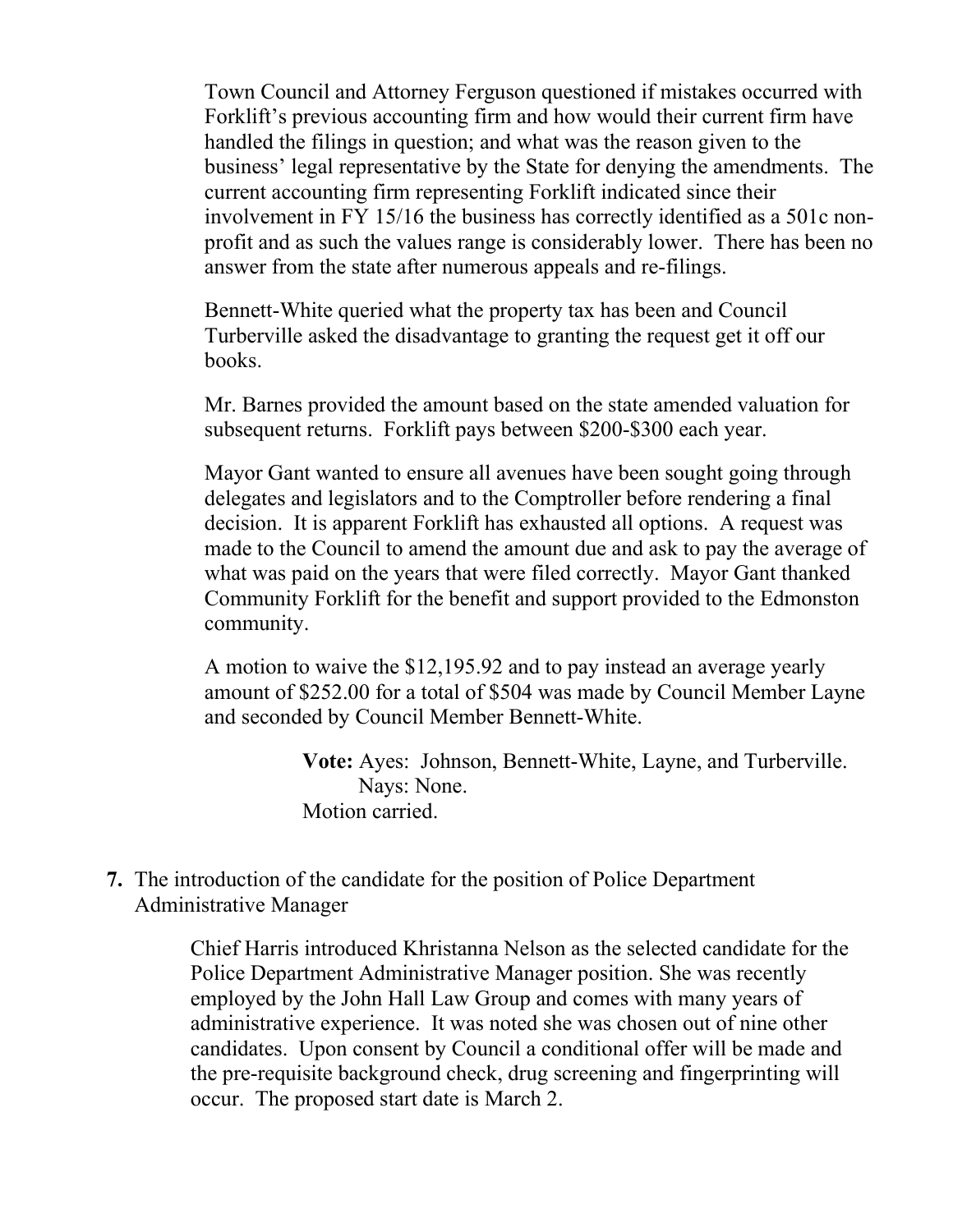Council Member Bennett- White moved to hire Khristanna Nelson as the Police Department Administrative Manager, seconded by Council Member Johnson.

> **Vote:** Ayes: Johnson, Bennett-White, Layne, and Turberville. Nays: None. Motion carried.

## **8. Police Report**

Chief Harris indicated he's been on staff for 60 days. He submitted a draft review of the department's operation procedures and will soon submit a final report. Chief Harris has begun increasing the department's social media with, EPD (Edmonston Police Department) news account that's now active on Twitter. By using the hashtag #WeAreEdmonston the PD will share content promoting what's happening in town and it will serve to strengthen connections in the community.

He's also reviewing all vendors the Police Department uses to determine best options and ensure fiscal responsibility. He will be applying for the Bodycam grant program with LGIT and a COPS grant. Senator Van Hollands office will provide a letter of support. The department delivered training files to the State Training Commission by the due date of January  $31<sup>st</sup>$ . In February a new schedule change started. Officer shifts have gone from 12 to 10-hour shifts. He will begin a training initiative with the department and start overlap days for the officers to avoid overtime. Chief Harris and Mr. Barnes are starting a monthly "Lunch and Learn" with Town Government team covering different topics.

The recent death notification of a local resident in January prompted the Chief to find ways to better engage our Seniors. Police report stats are now provided weekly to the Mayor which is available on the table in the back of the room.

Council Member Layne inquired about the time of the Sunoco robbery occurred. The call for service came at 9:46 pm but 9:38 is when the incident occurred. Officer Torres walked into Sunoco right after the suspects had left. The Chief is working with the County and District One on the potential apprehension and arrest of a suspect soon.

# **9. Council Dialogue**

Council Member Bennett-White asked if the Kenilworth Laundromat is being sold. She shared information from recent meetings attended such as the Port Towns quarterly meeting where it's been decided not to do the annual Port Towns Day, but smaller events were suggested. At P.G. County Council Jolene Ivey's Town Hall the Kerwin Commission and it's benefits to school systems was discussed as well as the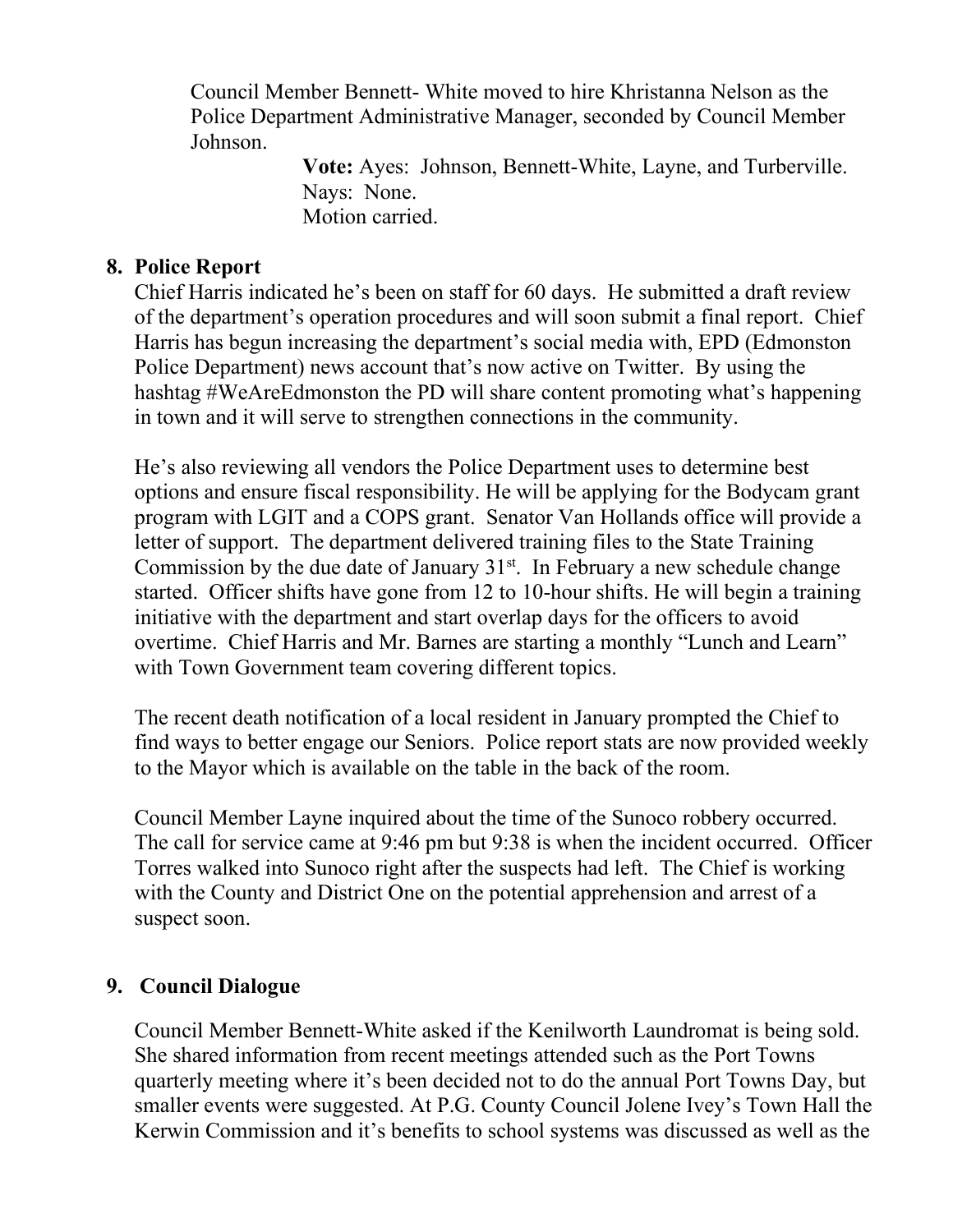home visit program to supporting new single Moms. The use of 311 for County issues i.e. potholes, noise issues is being encouraged and she attended a breakfast with Senator Augustine with Executive Alsobrook speaking about her first year in office.

Council Member Layne also attended Council Member Ivey's meeting and her take away centered on the census. She expressed interest in helping Edmonston's Census volunteer coordinator Hilary Chester's efforts and wants to particularly focus on the immigrant community. She shared that Bladensburg's 4 or 5 schools provides an opportunity to pass along Census information with students to bring home and share with families.

Council Member Turberville did not have any comments to share.

Council Member Johnson shared that residents are starting to ask about garden plots, and he has six already guaranteed, with a new resident reaching out for one.

Administrator Barnes reported that Brittany Hall with M-NCPPC will update the Port Towns elected officials on the new zoning map amendments on Wednesday. Council Member Turberville shared concern about more intense zone and what that means for the Town. Attorney Ferguson indicated the report is expected to be general. She also suggested to explore the website as there's a new tool that allows the review of the old zoning versus the new. In addition, the Town should keep aware of what businesses rezoning requests are being considered so that Council can speak to these zone request changes.

Mr. Barnes continued about the upcoming PGCMA meeting is in Greenbelt on Thursday, February 20 and reminded all about the Saturday, February 29 Black History Month Prayer Breakfast at 9:30 a.m. with the noon program focusing on the Buffalo Soldier.

He also reported that the Code Officer reported that the empty building located at Buchanan and 51<sup>st</sup> Avenue is becoming Collision Caliber. There's a new singlefamily home being built on Emerson Street.

Mayor Gant shared the Prince George's County Municipal Association (PGCMA) meeting news, which consists of 27 municipalities. The association meets monthly to discuss common issues and invite speakers. This past month a representative from Bates Trash & Recycling was invited. Municipalities expressed dissatisfaction with Bates services. The meeting allowed for an open exchange and Bates spoke about recent staffing changes that should improve services. Also, Bates representative met her and Mr. Barnes in Edmonston and shared that a quality